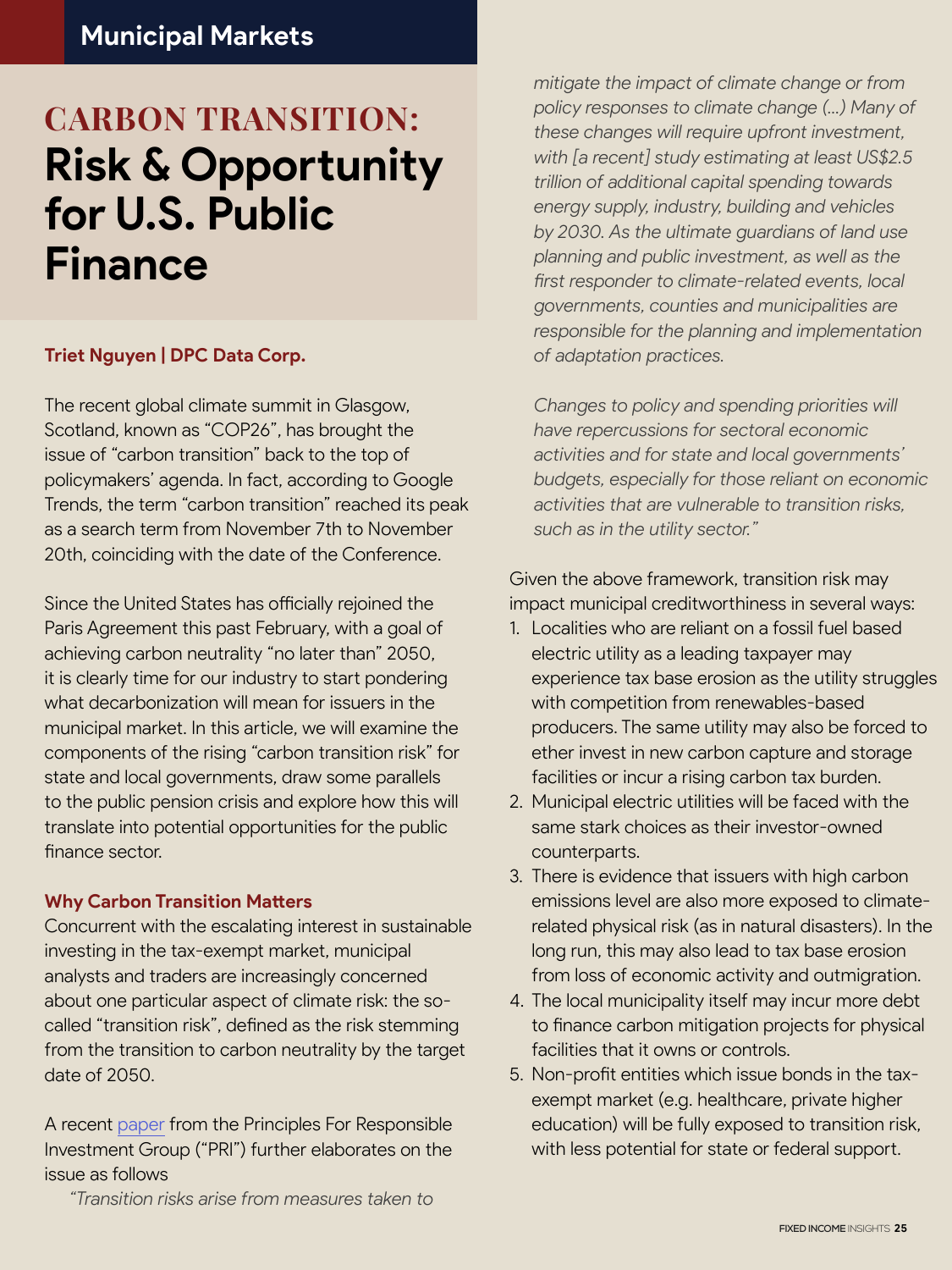# **Municipal Markets**

# **Estimating Greenhouse Gas Emissions**

In practical terms, the first step in figuring out the total cost of decarbonization efforts is to come up with a methodology to estimate the actual carbon footprint for each municipal or non-profit entity. The commonly used Greenhouse Gas ("GHG") Protocol classifies emissions into three categories, or "scopes":

- 1. Scope 1: direct emissions from fuel burned by sources owned or controlled by the reference entity, e.g. buildings, vehicles and equipment etc..
- 2. Scope 2: indirect emissions from purchased electricity, steam, heat and cooling, i.e. emissions from what the entity "consumes".
- 3. Scope 3: all other indirect emissions attributable to the entity's supply chain or operations

These categories were initially developed for corporate entities, but one can reasonably expect Scopes 1 and 2 to apply to municipal entities, depending on the nature of the entity. In our opinion, Scope 1 would make the most sense for a municipally-owned utility or for a community which is heavily reliant on fossil fuel based electric production, whereas both Scope 1 and 2 arguably should apply to local government entities and nonprofit entities as consumers of GHG-producing energy sources.

As you can imagine, attributing GHG emissions to each state and local entity is not a trivial exercise, and the methodology can vary depending on which data source you use. From our experience, some data vendors use a "top down" approach, based on satellite data, and others take a "bottoms up" approach by rolling up the carbon footprints for all identifiable physical assets on the ground.

# **The "Social Cost of Carbon"**

When it comes to estimating the potential financial impact of carbon neutrality, the most important number to keep in mind is the so-called "Social Cost of Carbon". A recent [article](https://www.axios.com/biden-social-cost-carbon-climate-change-db3d283d-0474-4cca-8b05-94eef27864e2.html) from Axios News summarizes the concept very succinctly:

*"The social cost of carbon reflects the ultimate estimated dollar price to society for every new metric ton of carbon dioxide emitted (…) It might be the single most important number on climate change, one that helps decide how much we're willing to invest to slow global warming — and how much we actually value the future."*

Initially conceived in academic circles, the social cost of carbon has become a widely used tool within the federal government to justify the potential cost (in dollar terms) of climate-related policy initiatives.

Because it is a net present value concept, this cost estimate depends critically on the discount rate assumption used to derive it. As we all know, using a lower discount rate would result in a higher dollar estimate, and vice versa. This, of course, opens the door for potential manipulation, depending on the politics of the moment. Under President Obama, a 3 percent discount rate was used, resulting in a social cost of carbon of about \$51 per metric ton. The Trump administration, in its efforts to downplay climate change risk, set the discount rate at 7 percent, which dramatically lowered the cost to only \$7 or less. The Biden team is now poised to reset the number to at least \$51 and potentially much higher.

Once you've decided on what social cost estimate to use, then you can come up with a projected total carbon transition liability simply by multiplying the cost per ton with the latest carbon emissions estimate for any entity that issues bonds in the municipal market.

## **Similarities with Public Pension Liability**

From a credit standpoint, the carbon transition "liability" and the public pension liability share some similarities. Both are actuarially derived present value concepts and, as mentioned above, critically dependent on discount rate assumptions. Just like pension liabilities, the carbon transition